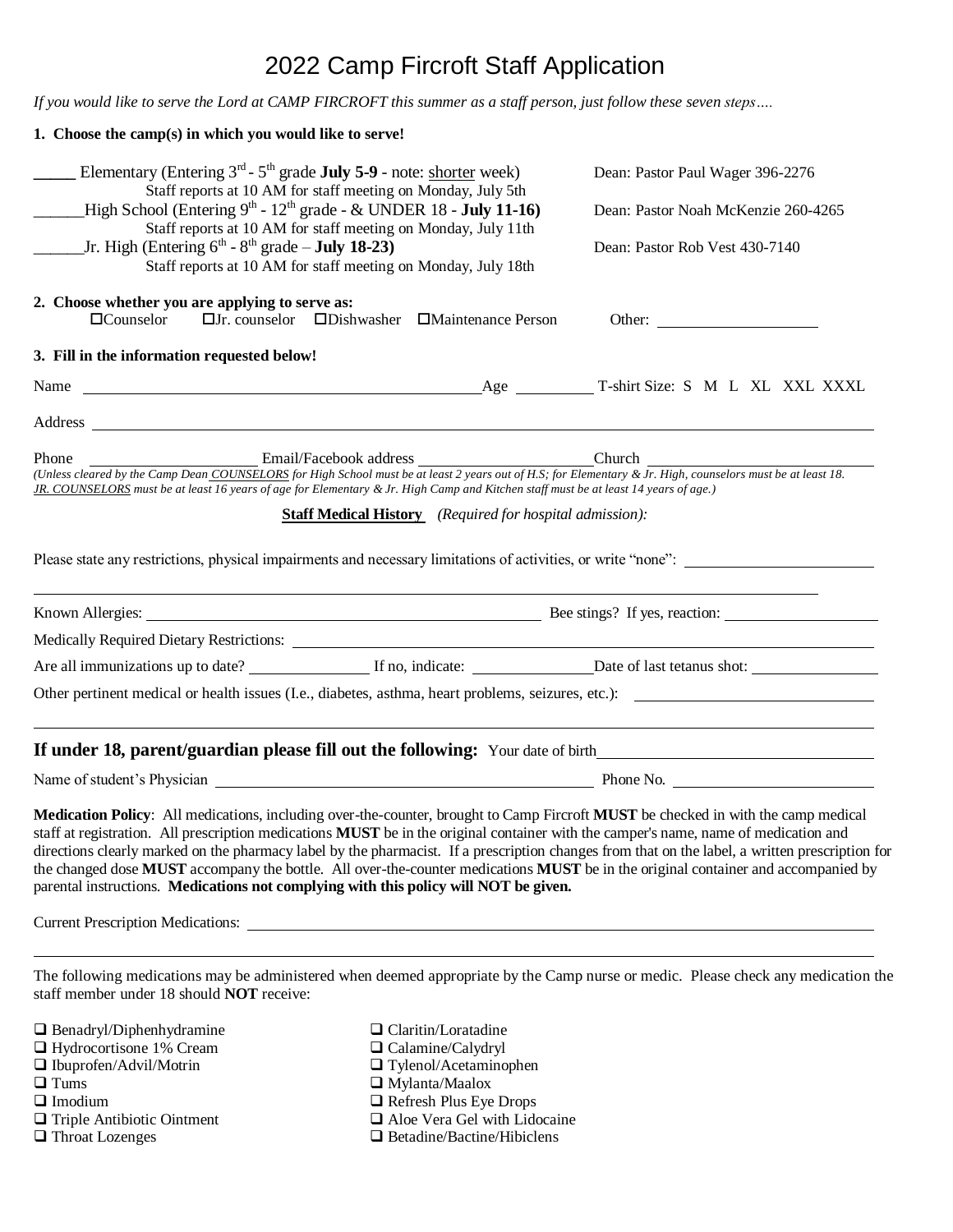I understand that my medical insurance is the primary insurance for my student and that Camp Fircroft insurance may not be adequate or may not apply to any injury my student might receive. The student named above is covered by medical insurance as follows: (or write "none"):

Insurance Company Policy or Group Number

I consent, in the event all reasonable attempts to contact me at (Phone #) or at (emergency phone #) have been unsuccessful, that Camp Fircroft may authorize hospitalization, anesthesia, surgery or other necessary medical treatment by a licensed physician or dentist for my student named above. I understand that this consent is given in advance of any specific treatment being required.

Signature of Parent or Guardian Date

## **FOR ALL APPLICANTS:**

**4. Please use the back of this page to:** (1) Briefly describe your salvation experience and your devotional life and (2) Any previous Christian service you have performed. (3) If you are applying as a counselor or junior counselor, tell briefly how you would lead a young person to: a) faith in Christ, and b) an assurance of salvation.

**5. IF YOU ARE 18 OR OLDER, please complete the attached release authorization** for our *Child Protection Policy* background check*.*

**6. I have read and will support the Camp Fircroft doctrinal statement and Teaching Positions (attached) while serving at Camp Fircroft.**

Signature of applicant Date

**7. PLEASE NOTE - Give the completed form to your PASTOR!** (*DO NOT SEND IT DIRECTLY TO THE CAMP DEAN*. Your pastor will fill in his comments on the back of this sheet and forward your application to the Camp Dean(s).) You will be notified of the Dean's decision.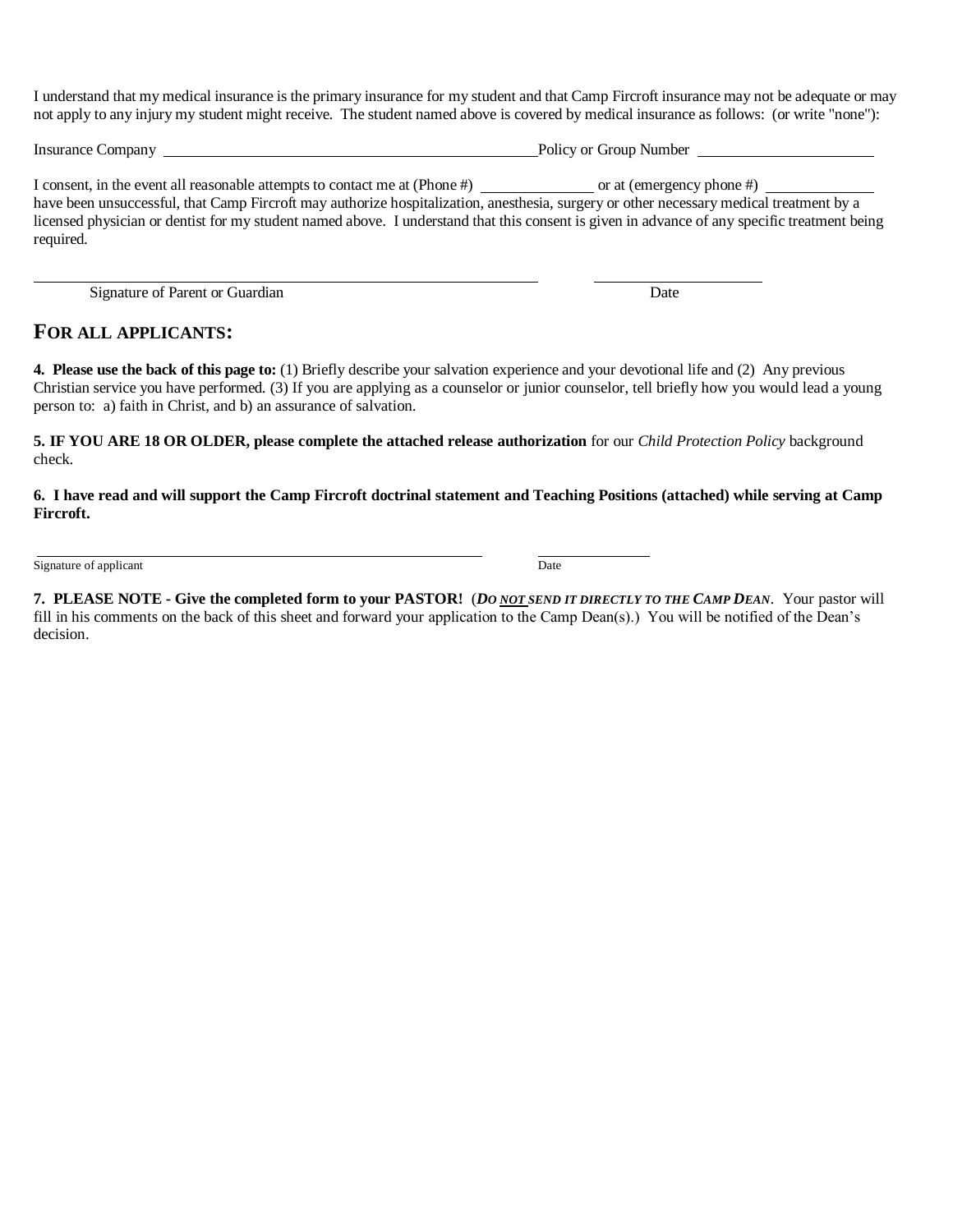# **CAMP FIRCROFT DOCTRINAL STATEMENT AND TEACHING POSITIONS**

#### DOCTRINAL STATEMENT (Copied from Village Missions)

"We believe…

- The supernatural and plenary inspiration of the Scriptures that they are inerrant and that their teaching and authority are absolute, supreme, final and complete;
- The trinity of the Godhead God, the Father; God, the Son; and God, the Holy Spirit;
- The personality of God the personality and deity of Jesus Christ, begotten of the Holy Spirit, born of the Virgin Mary, very God and very Man; the personality of the Holy Spirit;
- The resurrection of Jesus Christ that His body was raised from the dead according to the Scriptures, and that He ascended into Heaven and sits on the right hand of God as the believer's Advocate;
- The sinfulness of man that all human beings are born with a sinful nature, are totally depraved and need a Savior from sin;
- The Atonement that Jesus Christ became the sinner's sacrifice before God and died as the propitiation for the sins of the whole world;
- The necessity of the new birth salvation is by grace through faith and not of works; saving faith will maintain good works in the life of the believer;
- The literal resurrection of the body, both of the just and of the unjust;
- The everlasting blessedness of the saved, and the everlasting punishment of the lost;
- The evangelization of the world the supreme mission of the church in this age is to preach the gospel to every creature;
- The second coming of Christ according to Scripture."

#### TEACHING POSITION ON THE GOSPEL

#### *The Provision*

"God has provided a way for people marred by sin to be renewed, restored, and once again experience life in abundance. He sent His Son, Jesus, to take our punishment and carry away our sins so that God is just to set us free from sin's consequence and freely give us eternal life.

#### *The Acquisition*

God asks people everywhere to trust that Jesus is able to give them eternal life without cost. Should we take God at His word, we will be given eternal life and adopted as God's children.

#### *The Benefit*

As children of God we have access to the Divine nature and power over sin's grip. We are personally guaranteed resurrected bodies and qualified to share in the family inheritance. In times of need, we are invited to call on our Heavenly Father for deliverance. Our adoption cannot be undone through bad behavior, but is eternally secure.

#### *The Calling*

Spiritual growth is God's expectation for all of His children. This growth is not automatic or uniform, nor acquired through following certain rituals or obligations, but is achieved as we walk in fellowship with the Father by faith. Through fellowship we experience the abundance of life Jesus came to offer and store up treasure in heaven. God has supplied the Bible and the Spirit to aid us in this calling."

#### TEACHING POSITION ON THE SIGN GIFTS

"We are persuaded that the spiritual gifts of healing, tongues, prophecy, and miracles were extraordinary and are no longer standard for the church. As such, we will neither advance nor practice any teaching that leads our staff and campers to form a link between their relationship to God and the exercise of sign gifts.

At the same time we recognize that there is no pronouncement in Scripture declaring that these spiritual empowerings cannot take place exceptionally at the beckoning of God."